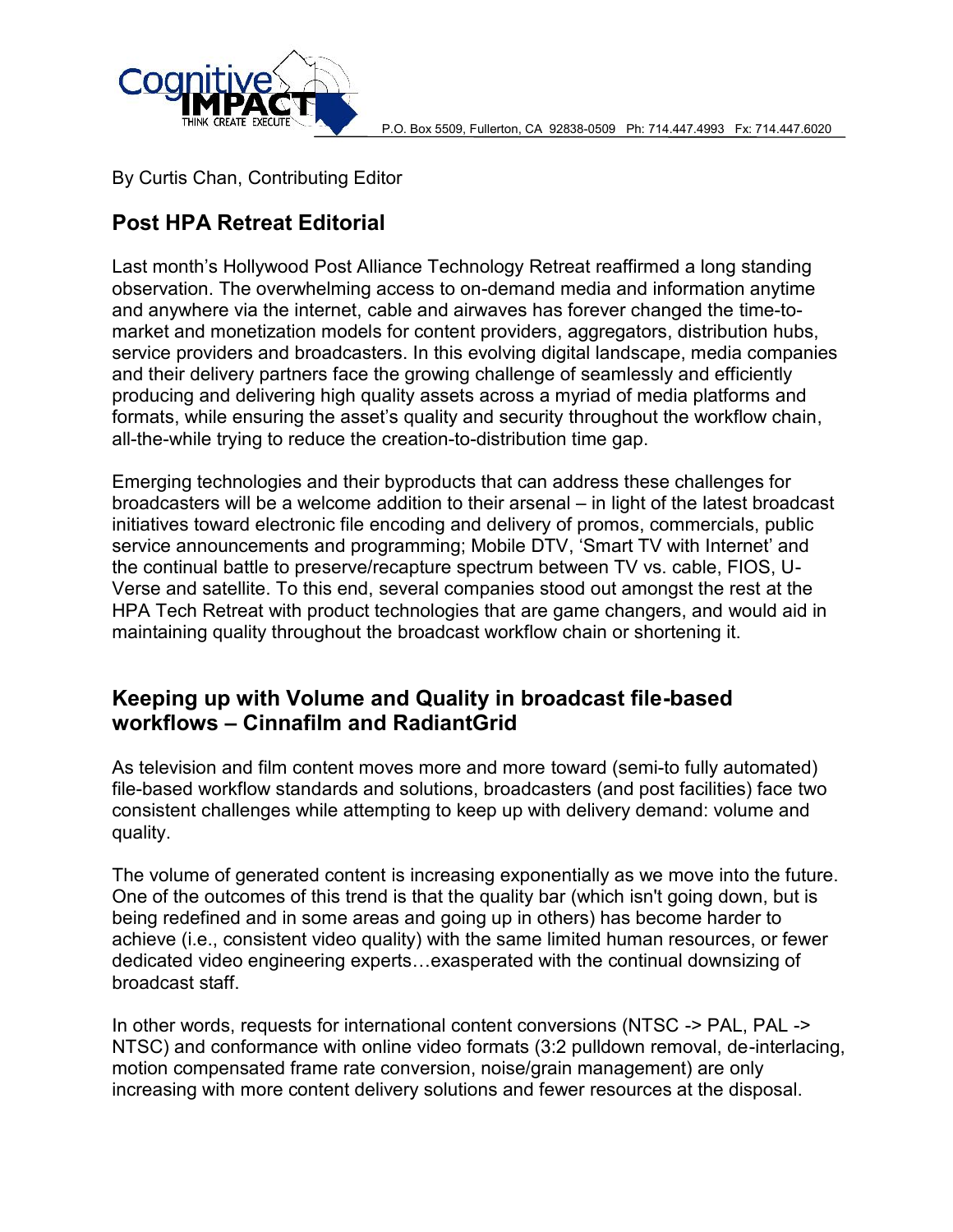Lance Maurer, CC infolaof if Im, elxipodead rCurrently, whave steadedicated hardware devices intobancehiband to had hty conversion  $\mathbf s$  video digitizing, and require moving i-baasneod oww.trkofalmotavleetofoiliegital toanalog odigital and).  $s \oplus a$  and copy addeegs the essence and creates opportunity for furthesries reappoor a modoidse lonly a stop gap solution, added We  $ce$  m bining  $De$  uk Eneteochnolov qto Radiant Greiochnologies to end this dilemma by creating the highest quality transcoding for f-blæsed video.

Specific<sup>a</sup> aldy, ant Grid provides a scalable platform for keeping u workload of generated content, an-the and astuin propeon get if dat stream scoding well aisg hhao lume batch tranCsionodifinigm provide-spteheed higa PPU acceleradend aft and frame rate conversion, cadence correction, a  $m$  anagem ( $\epsilon$ Dhatrk Enewrigtiyc) hfits seamlessly into the RadiantGrid Pl

Integrathreg Cinnafilm video proc**reassicarninGerraich**tshoeoding engine afforbloswlevel contreorl frame rate conversions and noise/grain ma while also providing the capability for audiptioneinsgs ionlgase entingos, t and allowing the ald will the fine parations immover  $\boldsymbol{s}$ , audio is processed and manPaagdeidantGrid s Linear Acoustic Module.

Thecombiniend egraste butian almows partent to be reliably created and deliver an automated fashion, and optimized usbinagetons obtainting and tion one place.

Added Kirk MParmepslied, ent, Chief Software Architect of RadiantGrid  $LLC$  Moreover, the  $os$ f  $s$  tembroad casters a unique business case in tightening buBdygentos. The high builded convers-parons exameding reinto the bais ewdorkflow, and separating these steps into the prepa rather than the transcoordo iangle as a gesam ortize the cost of these operations, saving theoment of oners and providing them the quality which can be a key odifferentiate titive business.

This solution pro-quidælsthing heprocessed mezzanine content into transcoding engin-format multi ribution, editorial, and archival wo covering the customer for all type**atforme**dficardyeel avenutyd pdome providing the number crunchers), wo that laudsed of ManuRr@ r.

3D Image Quality Metrics and the Quest for a new 3D SRI International

David Brewster introduced the Stereoscopeer, ea pleotographts aking 1844. This event spawned the first color 3D movie in 1935; the Robinson Crusoe in 1947; and the ewang thd 3sD firm st ifee, at Boweana Dev in 1952; which heralded da 3sDhobotom in moot violen, proodlunding the first 3D movie with stereo sound House of éMD aex Tootlihre (owt bed by a dA only had one eye); and abruptly ended inD 1F9c5JBiemssihthchTwhaes3cancelled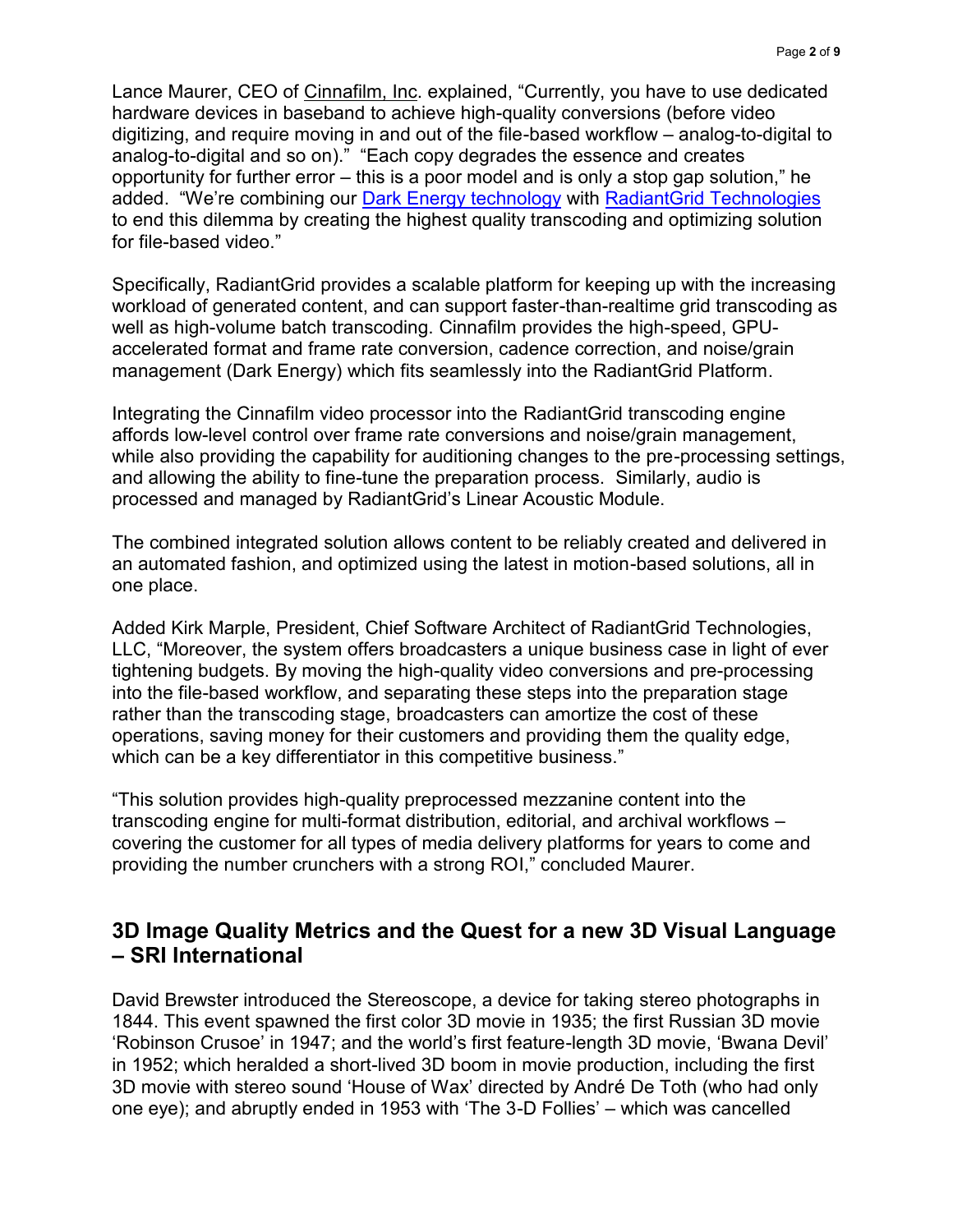during production. It wasn't until the 1981 release of 'Comin at Ya!' (using the "over and under" anaglyphic format) that 3D movie making again started to pick up steam, culminating with the 2009 release of James Cameron's 'Avatar', which pushed 3D into the mainstream.

Interestingly, the world's first dedicated 3D television channel, South Korea's SKY 3D, launched last year along with several broadcast trials in the US without too much fanfare – as evidenced by the lack of discussion about its progress from this year's HPA Tech Retreat broadcast panel.

Like so many nascent technologies with evolving standards and practices, many things can go wrong, and at any stage in production, from image capture through postproduction, transmission and display. The resultant visual errors can manifest as negative viewer reactions, both from the immediate visibility of distortions (lack of naturalness) to longer term physiological discomfort.

Needed are a standardized set up quality metrics that can separate errors according to their perceptual impact, along with recommended fixes – and perhaps in the future, a new 3D visual language that addresses all aspects of the 3D chain, from hyperconvergence and hyperdivergence to depth mismatch and alignment/geometry errors.

SRI International offered a potential solution to address the first part at the HPA Tech Retreat. Their demo, a 3DTV/3D glasses setup fed with predefined test patterns based on a set of algorithms, showcased a number of different 3D errors, improved quality measurements to interpret the errors that takes into account spatial and temporal anomalies, and guidance on how to fix the errors. The progression of demos was impressive, showing errors that were clearly visible, to not visible, to not visible but clearly disturbing.

Dr. Jeffrey Lubin, Sr. Research Scientist at SRI International explained how their research (he cited Norm Hurst as the developer of the 3D test patterns) and recent findings might level the playing field for 3D workflows. "Many 3D movies looks and feels 'bad', but cannot be easily explained," he noted. "We realized that the 3D industry needed a common set of metrics that could help analyze and interpret content throughout the workflow chain and set guidelines on how to cure the errors."

Justification for this much needed process is easily validated with the recent 3D release of "The Last Airbender," earning four Razzies from The Golden Raspberry Award Foundation for Worst Picture, Worst Screenplay, Worst Misuse of 3D and Worst Director.

In application, SRI's 'black box' would be fed L/R image sequences and would output in text printout or visually on a monitor where the errors are on a per frame and per region area, what the perceptual magnitude of the errors are and what kind of problems they are. Further, a database of fixes can be built up over time that would address problems from camera setup and production to artifacts being generated in the encoding / decoding or transcoding stage.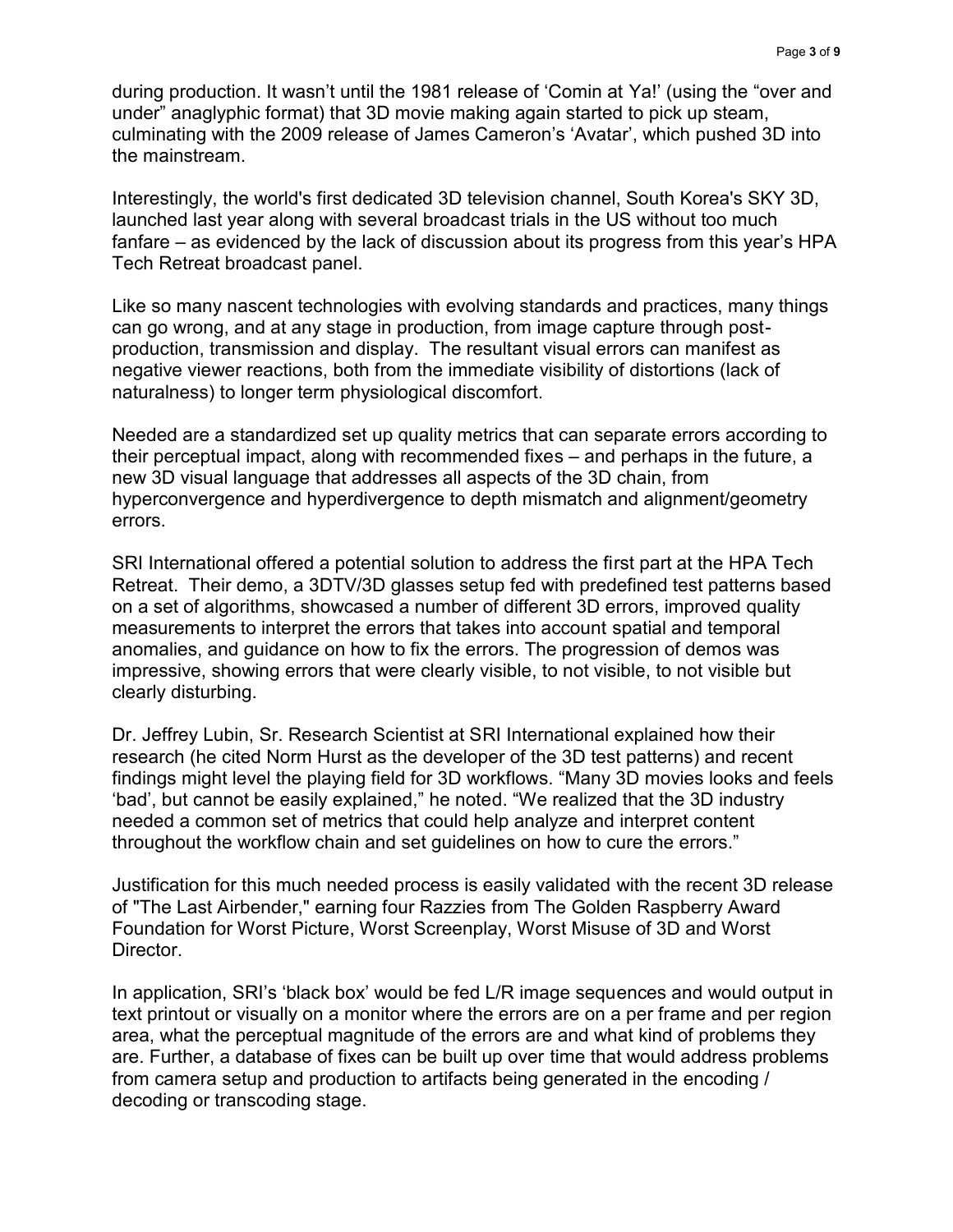Lubin continued to explain real world applications from jitter artifacts derived from camera bounce or between cameras during setup; to mismatch between monocular and disparity depth cues on artificially moving objects in post; to twinkling distortions from encode cycles. "Our tests allows you to quantify why in one region of an image sequence where temporal flutter in disparity might make you feel ill and in another region see how compression artifacts can cause twinkling in depth perception, and yet in another region showing how excess motion and interaction with depth perception can make the viewer queasy. We can also interpret crosstalk errors as to what kind of downsampling has occurred, how much compression loss took place and whether it was concurrent or sequential." Lubin continued to explain real world applications from jitter artifacts derived camera bounce or between cameras during setup; to mismatch between disparity depth cues on artificially moving objects in post; to twinkling

SRI's demonstration has bridged the gap between basic science and real engineering and reinforces the need for standardization of 3D practices.

# **Seeing is Believing with Sony's OLED Believing**

The ubiquitous video monitor, common throughout the broadcast workflow chain, is about to have another makeover with OLED (Organic Light emitting Diode) display technology.

Sony unveiled its new OLED reference master monitors, the 25" BVM-E250 (~ \$26,000 with mid-April delivery) and 17" BVM-E170 ( $\sim$  \$17,000 with June delivery) at the HPA Retreat, of which the BVM-250 was used for the demo, alongside a similar-sized Sony LCD display and a BVM-series CRT monitor.



According to Gary Mandle, senior product manager for Sony Broadcast & Production Systems Division, Professional Display Group, "Amongst the vendors that are producing OLED displays including AUO, LG, RiT and Samsung, Sony is the only vendor investing heavily and exclusively with larger display sizes for cinematic and broadcast applications. Companies stopped producing CRT based monitors due to environmental reasons which led to LCD/Plasma displays – both of which have drawbacks in viewing angle, black level, contrast, pixel speed and power efficiency as compared to OLED. We see the transition to OLED being very quick." SRIs demonstration has bridged the gap between basic science and real engineering<br>
Seeing is Belleving with Sony's OLED<br>
The ubiquitous video monitor, common throughout the broadcast workflow chain, is<br>
Seeing is Belleving

ABI Research, an independent research company concurred with Mandle, recently stating that a technology transition is underway in which older display technologies such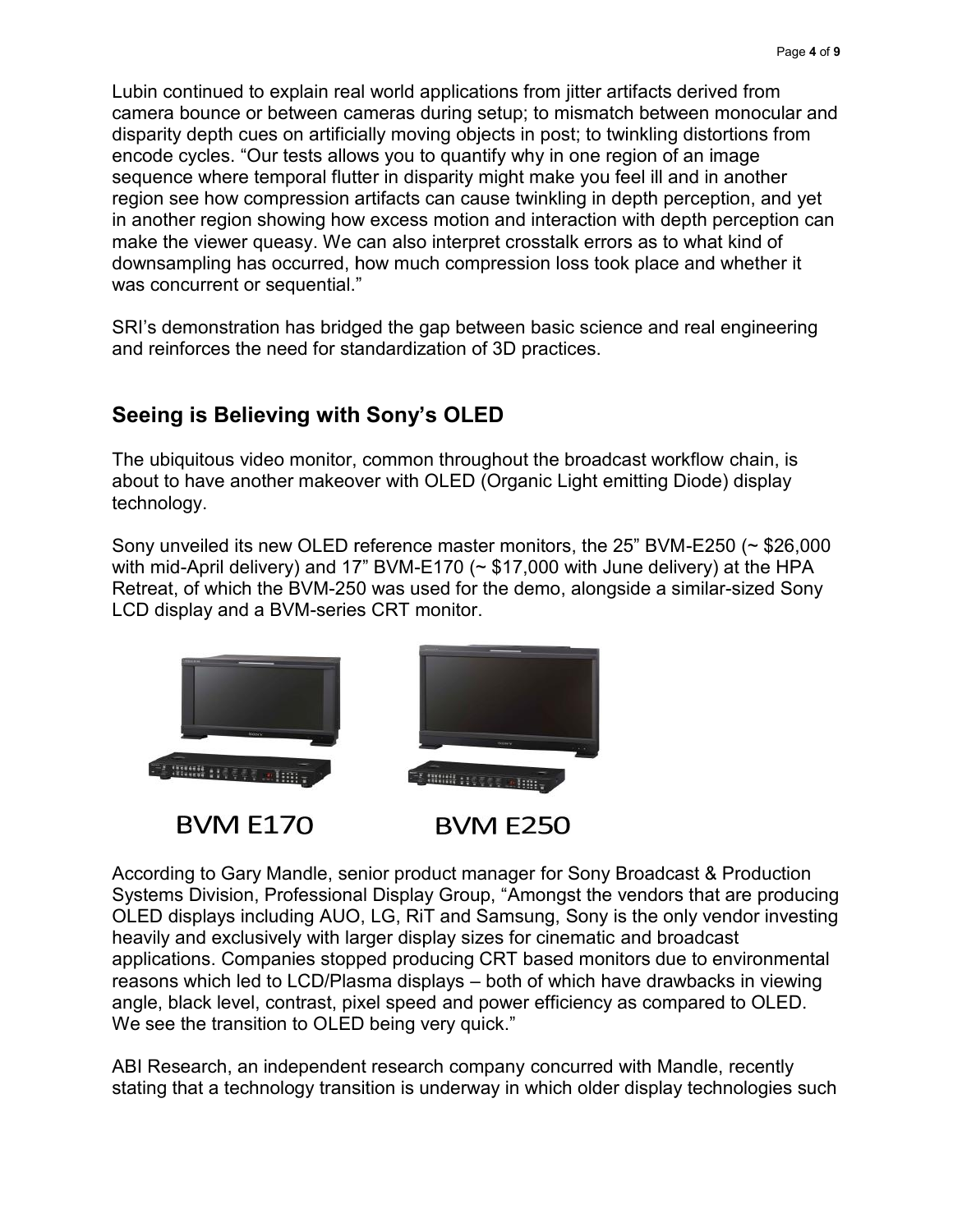as MTN-LCD and CTN-LCD are giving way to TFT-LCD and OLED – forecasting double digit growth rates for both in the near future.

digit growth rates for both in the near future.<br>Explained Mandle, the Sony AMOLED (Active Matrix OLED) displays uses a topemission pixel structure whereby a matrix drive system is used to power each pixel, instead of the bottom-emission structure employed by others.



Top emission, according to Sony's presentation, improves luminous efficiency unlike bottom emission where light from the emission layer must pass through the driver layer. Mandle also points out that their claimed 30,000 hour display life (to half-brightness) is the result of Sony specific material compounds, pixel architecture and the use of top emission architecture which doesn't drive the OLED as hard as other techniques.

Further, the chart below compares OLED to CRT, Plasma and LCD technologies, with the values at the outer most edge providing the best performance. As can be seen in the chart, OLED touts several advantages over its competition in power efficiency, weight, pixel speed and contrast (black performance).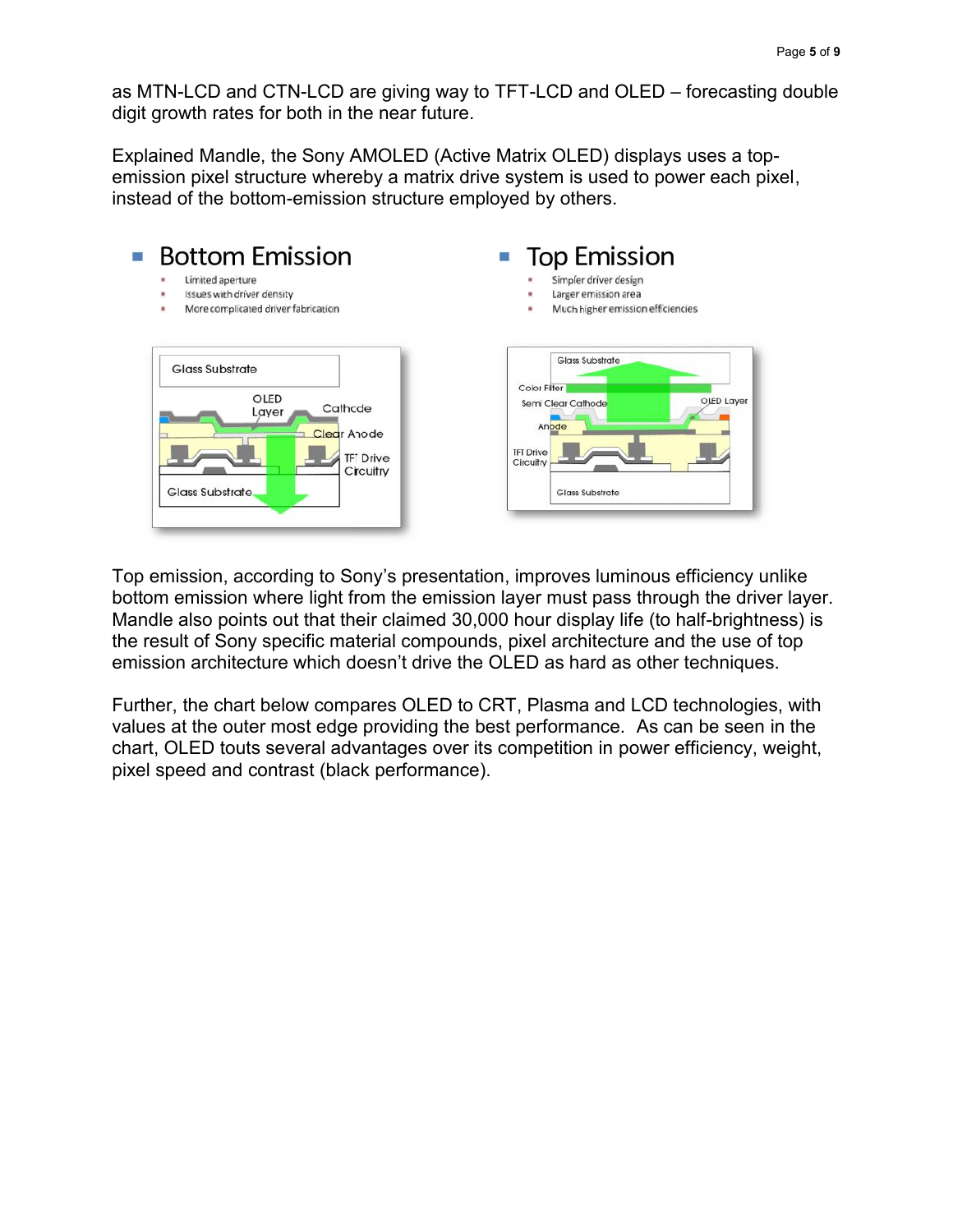

Unlike LCD which employs polarizers, diffusers and light pipes; plasma needing a gas Unlike LCD which employs polarizers, diffusers and light pipes; plasma needing a gas<br>to excite a phosphor or electron gun for CRTs; OLED derives its power efficiency from emissive technology through the recombination of an electron and a hole within certain organic materials sandwiched together between two glass substrates with a total thickness of less than 1.4mm. The very thin display as compared to its brethren also saves on weight.

OLED also trumps LCD and CRT in pixel speed, averaging between 3-6us vs. 12-16ms for LCD and Green/Blue of 100us/Red of 1ms. CRT has always had a tradeoff between pixel speed vs. the brightness of the emission, which has been compounded with the introduction of HD horizontal frequencies. Since OLED is a column/row matrix drive, equal time can be given to each pixel as the image loads, making refresh rates almost independent of pixel brightness. I together between two glass substrates with a total<br>
The very thin display as compared to its brethren also<br>
CRT in pixel speed, averaging between 3-6us vs. 12-16r<br>
DOus/Red of 1ms. CRT has always had a tradeoff betwee<br>
s

As an emissive device, OLED claims a contrast ratio nearing 1,000,000:1. In addition, OLED exhibits better black performance because its pixels can be turned completely off whereas LCD has some intrinsic light leakage and CRTs use a bias voltage applied to place the gun at the proper operating level.

According to Sony as depicted in the chart below, their OLED display technology can be tailored to just about any gamma number (white dots on red OLED line represents gamma 2.2) since it can go blacker than any of the other technologies – allowing for more accurate color management for CRT emulation if need be. The two side-by-side pictures below the graph are representative of one of the tests shown at the demo, with 2.2) since it can go blacker than any of the other technologies – allowing for<br>curate color management for CRT emulation if need be. The two side-by-side<br>below the graph are representative of one of the tests shown at the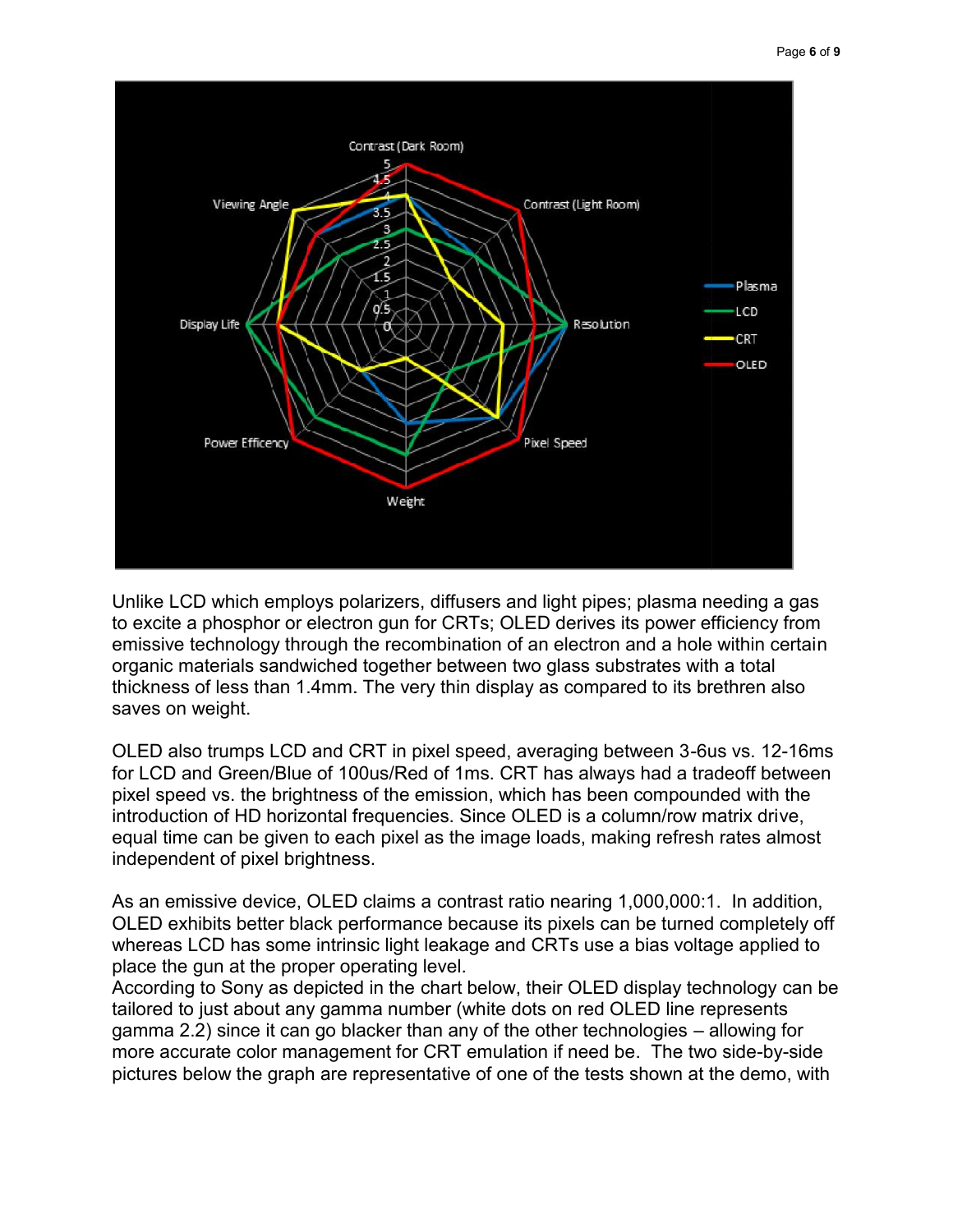the BVM-E250 displaying super-deep blacks, rich (accurate?) saturated colors, contrast<br>and illumination at a 1920 x 1080 resolution. and illumination at a 1920 x 1080 resolution.



#### **Is OLED ready for primetime? OLED**

Since the first technology showing of Passive Matrix OLED displays by Pioneer in 1999 and an AMOLED by IDTech in 2003, vendors have been trying to improve manufacturing yields and consistency – which has a direct impact on pricing.

Part of the challenge noted Mandle is unlike consumer OLED displays, building professional OLED panels necessitates being consistent in quality and performance over hundreds of units, along with developing a better display engine. Since the first technology showing of Passive Matrix OLED displays by Pi<br>and an AMOLED by IDTech in 2003, vendors have been trying to improve<br>manufacturing yields and consistency – which has a direct impact on pric<br>Part of

Since the manufacturing process entails measuring layer thickness in Angstroms (0.1 nanometer), a 25 inch full HD display may have an area of 6,618 sq. mm and as many as 6,220,000 pixels – all of which the different layer thicknesses must be kept constant.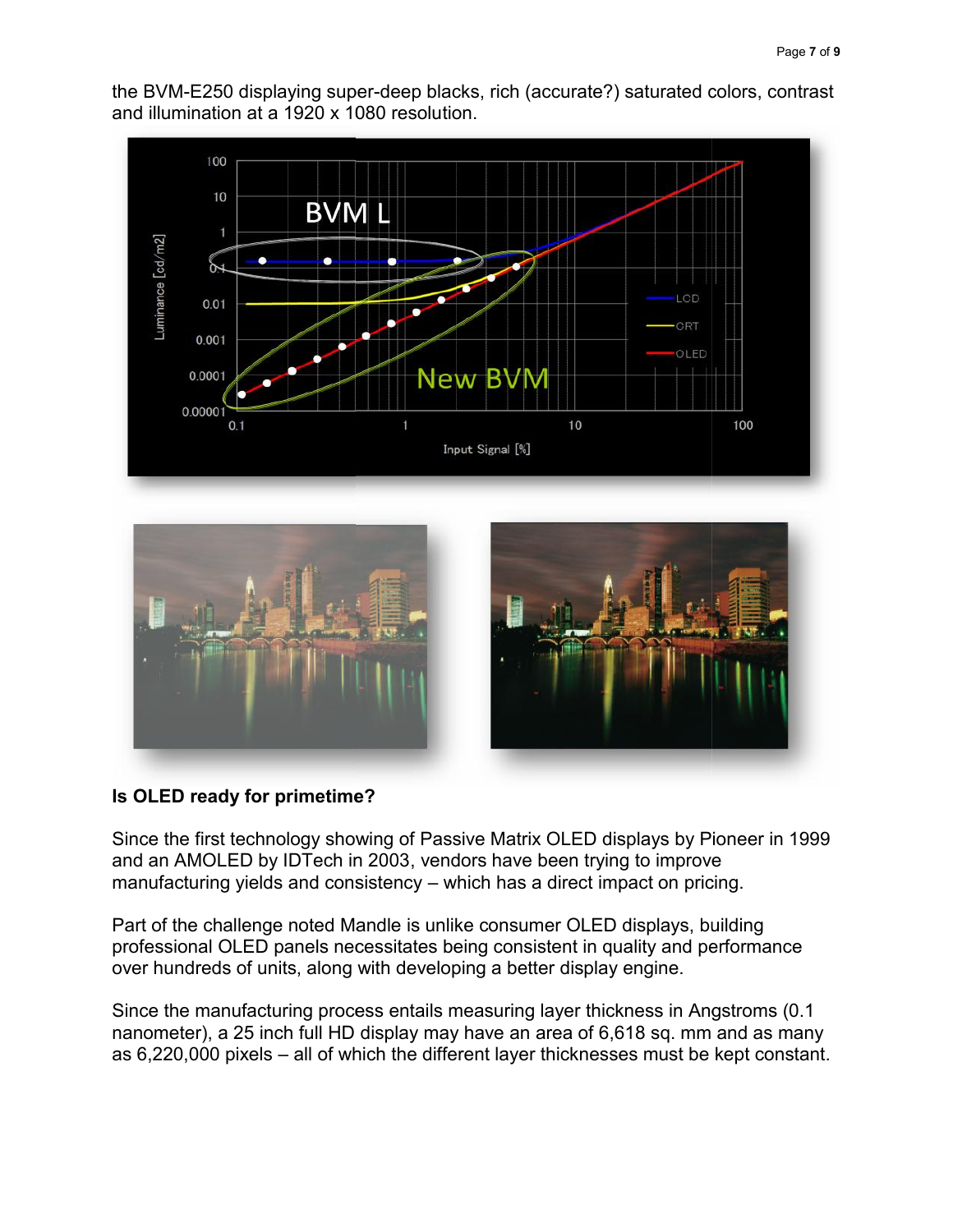Mandle is quick to point out that he sees the initial adoption most likely in post production due to the BVM's performance and price – whereas broadcasters wouldn't necessarily need this level of performance in many instances and certainly not at the present price point. "I think the sweet spot for broadcasters will be in the \$10k - \$12k range, which may happen within a year…with larger display sizes in the years to come."

On a personal note, the post production industry has faced several down cycles in the past few years and studios are under close scrutiny when making capital expenditures – in light of the drop in pricing for professional LCD and Plasma displays in recent years vs. Sony's initial pricing points.

Secondly, although adequate for some post workflows, a number of studios may wait for larger display sizes for viewing digital dailies, 2K-4K digital intermediate, special effects, restoration and some color correction work.

Will Sony's investment in current and upcoming BVM series of OLED reference displays for broadcast be a success – most likely….in time. As with their professional LCD flat panel technologies displacing CRT reference displays roughly 4 – 5 years ago, size variations and pricing drops are almost guaranteed. Seeing is believing.

#### **Addressing file based workflows with Evertz Microsystems' Media Server System**

Evertz, a mainstay in the broadcast landscape since 1966, demonstrated their Media Server System for broadcast and post-production workflows, which will be released near NAB time. The multi-tiered storage  $3<sup>rd</sup>$  generation media server system performs real-time multi-channel HD or SD ingest, playout and branding, as well as file ingest for file-based workflows.

The media client/server architecture integrates media ingest/playout clients; a media server clustered (NFS) file system (from 2 – 16 nodes); and tiered 0, 1, 2 highperformance, high-capacity storage that supports multiple operational models and delivers up to 8GB/s or about 1000 XDCAM streams.

According to John Pittas, Sr. Director of Product Development at Evertz, the system's unique architecture affords several benefits over its competition. "The Media Server System is an application specific machine – software defines how it behaves and the hardware flexibility allows it to behave in different ways. The system competes with both traditional and higher end vendors like Isilon and NetApp, affording many benefits in scalability, flexibility and reliability over its competition."